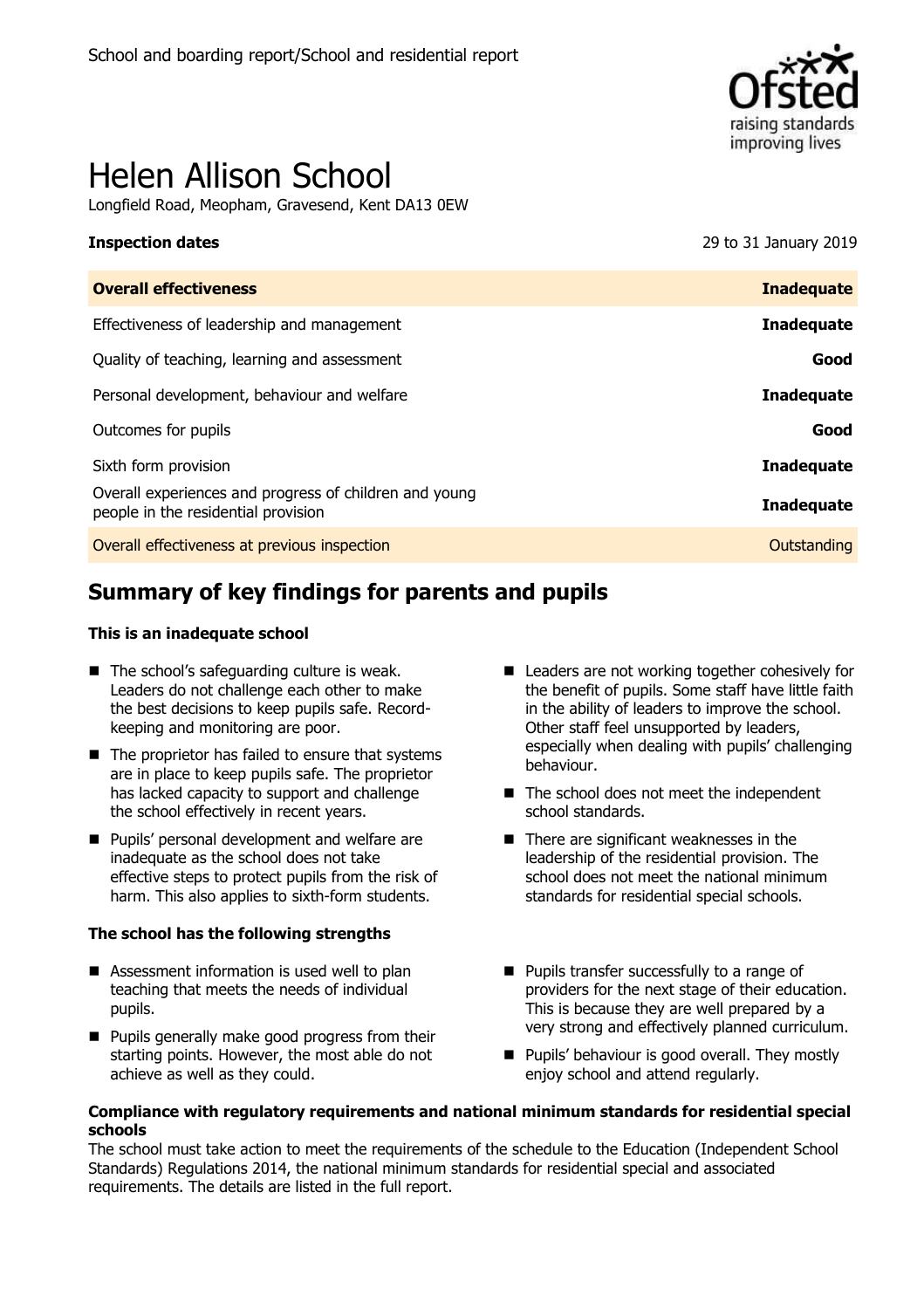

# **Full report**

#### **What does the school need to do to improve further?**

- Urgently improve safeguarding procedures by ensuring that:
	- registers and records relating to pupils who are subject to child-protection or child-inneed plans are kept up to date with a clear chronology of concerns, meetings and actions
	- allegations or concerns about the conduct of staff members are referred to the local authority designated officer in a timely fashion
	- designated safeguarding leaders refresh their training and ensure that there are clear lines of communication between them to check that pupils are kept safe at all times
	- systems to record incidents such as the use of physical intervention are kept securely and are not overcomplicated or duplicated
	- senior leaders monitor all records relating to safeguarding, behaviour and physical intervention, including in the residential provision, in a timely manner and swiftly take any follow-up actions needed
	- the admissions register is up to date and accurate
	- pupils on part-time timetables have clear plans to receive full-time education as soon as possible.
- Ensure that the proprietor effectively challenges and supports the school to improve by:
	- developing clear lines of accountability and governance
	- regularly monitoring and reviewing all aspects of the school's work, including the residential provision
	- checking the validity and accuracy of information school leaders provide for trustees
	- reviewing charity-wide policies and procedures to check that they are suitable for use in schools
	- reviewing administrative systems to ensure that they are accurate, reliable and efficient.
- Improve leadership and management by ensuring that:
	- all of the independent school standards and national minimum standards for residential special schools are met
	- the proprietor articulates a clear vision for the school that is shared by all leaders
	- leaders have a deep understanding of their roles and responsibilities
	- staff are provided with a mandatory debrief by a senior leader after any use of physical intervention or serious incident
	- all policies and procedures are centred on improving outcomes for pupils, and do not introduce unnecessary workload
	- staff have total confidence in leaders' ability to help them manage challenging behaviour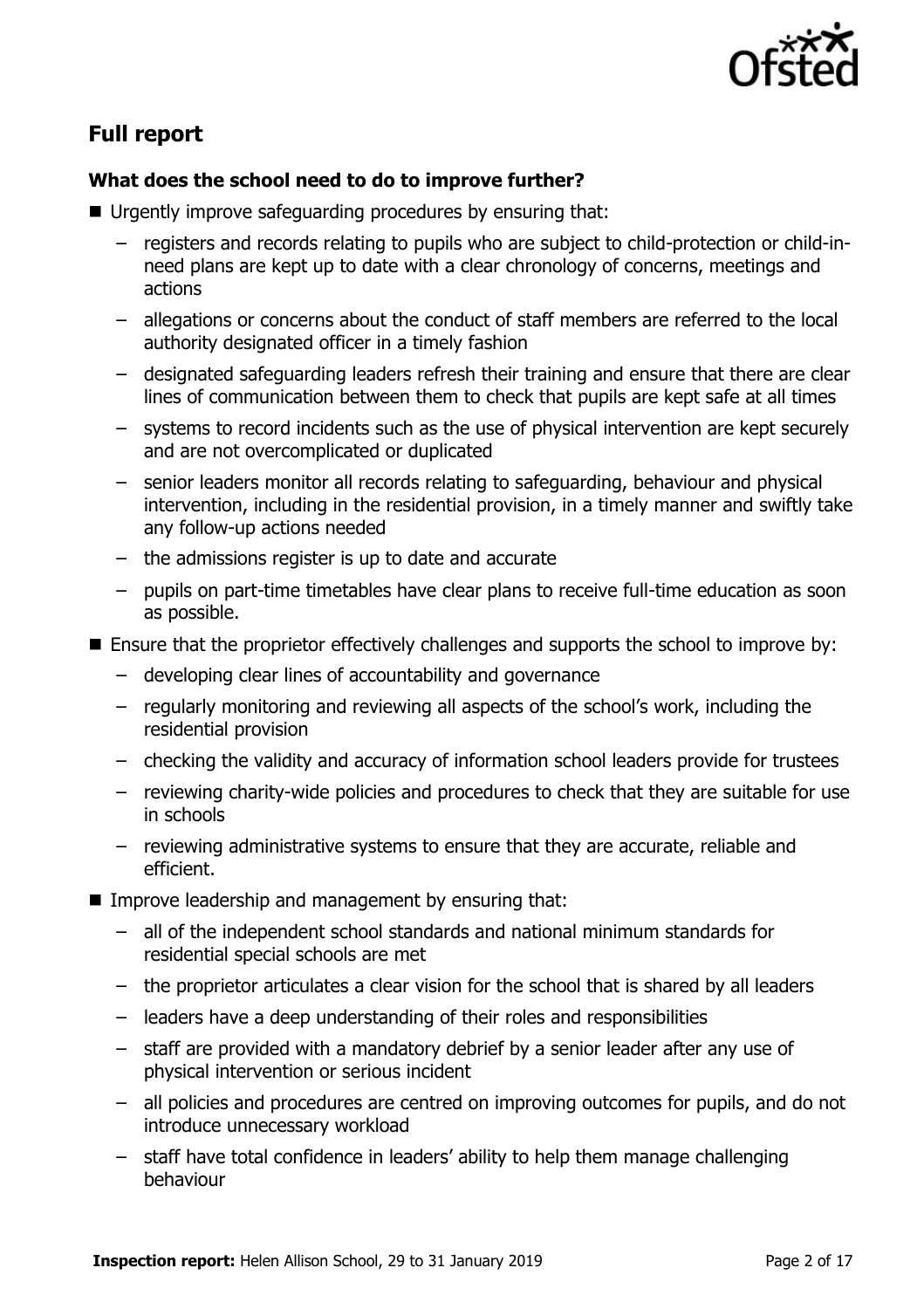

- communication with staff and parents is timely and helpful.
- **IMPROVE OUTCOMES for the most able pupils and students by ensuring that they always** have access to challenging work and the opportunity to work towards the highest suitable qualifications.
- $\blacksquare$  It is also recommended that:
	- there is continued investment in the residential provision, including sensory equipment, both in the house and garden
	- leaders encourage residential pupils on to the school council.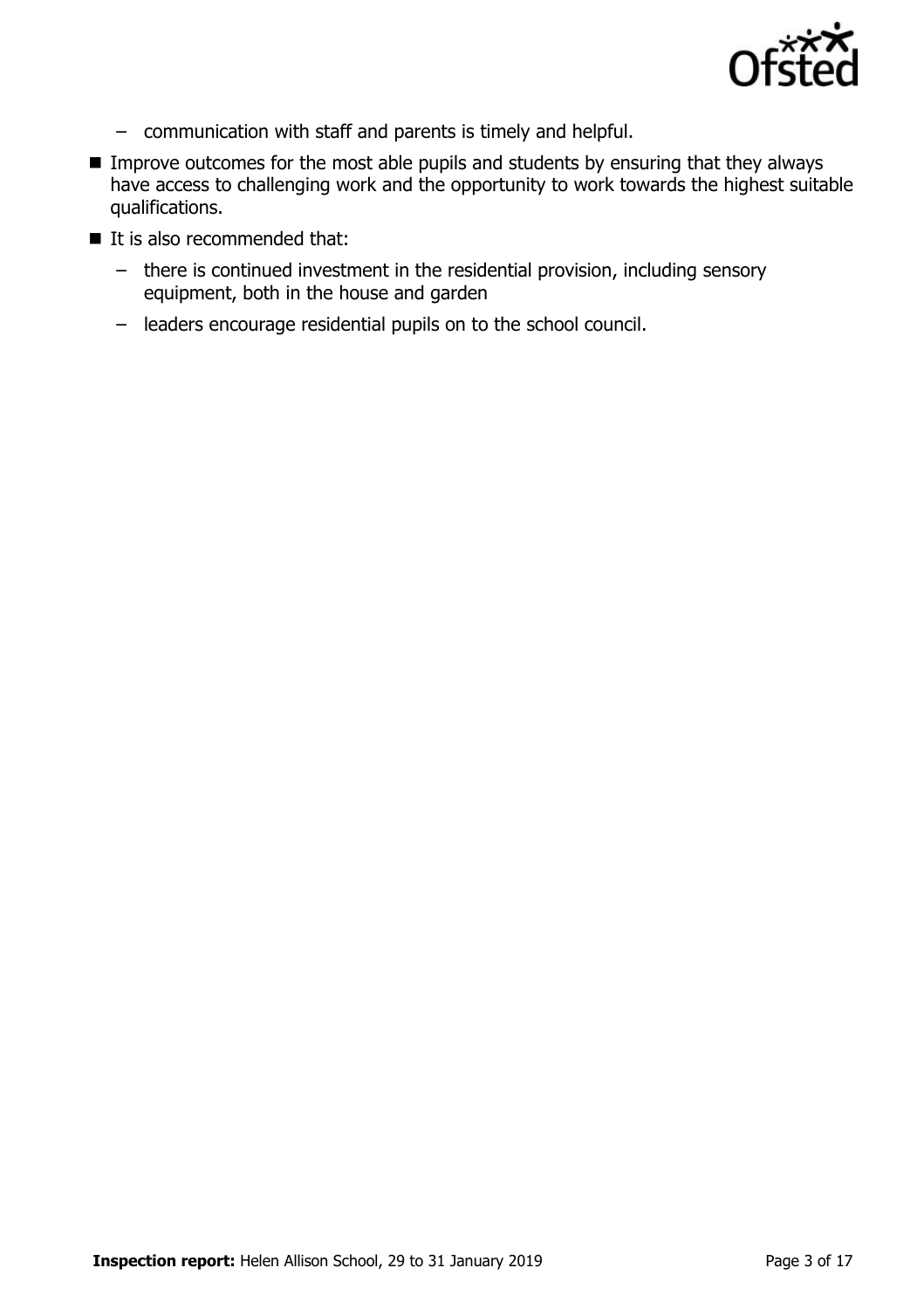

# **Inspection judgements**

| <b>Effectiveness of leadership and management</b>                                           | <b>Inadequate</b> |
|---------------------------------------------------------------------------------------------|-------------------|
| The effectiveness of leaders and managers in the<br>residential provision                   | <b>Inadequate</b> |
| How well children and young people are helped and<br>protected in the residential provision | <b>Inadequate</b> |

- Those responsible for leadership have not done enough to ensure that pupils are safe from the risk of harm. Changes in leadership and teaching staff, together with a lack of oversight by the proprietor, have contributed to a sharp decline in many aspects of the school. As a result of this decline and concerns about safeguarding, there are now unmet independent school standards and unmet minimum standards for residential special schools.
- Leaders have personal strengths and lead strong teams, for example in therapeutic services. However, there is a lack of cohesion between some teams and leaders, and the processes they put in place.
- A growing number of staff are worried about the quality of leadership throughout the school, especially in terms of how leaders help them to manage challenging behaviour associated with pupils' specific autistic spectrum conditions. Several staff and parents feel that leaders do not communicate well.
- Until recently there has been a lack of investment in secure systems to track attendance and admissions. Consequently, there are still errors and omissions in the admissions register. Too many pupils are on part-time timetables with no clear plan to ensure that they receive their entitlement to a full-time education.
- $\blacksquare$  The desire to have trust-wide policies is not always helpful when it comes to managing the school. While the school has adapted some policies with its own procedural notes, this is not the case consistently. Consequently, policies and practices do not match. For example, policies on the school website refer to the use of 'seclusion' which is not a method used in Helen Allison School.
- The proprietor, leaders and managers have not developed or established effective or secure systems that routinely monitor and evaluate the quality of care provided in the residential provision. In particular, the arrangements for the management and oversight of safeguarding practices and records are weak.
- Despite the school having clear policies and procedures relating to safe behaviourmanagement practices, records show that there have been instances where staff's responses to challenging behaviours have been unsafe, unnecessary and inappropriate, including in the residential provision. These practices are not in accordance with either government guidance or the school's internal policies or procedures.
- Systems and practices are not efficient in ensuring that staff and pupils receive formal debriefs following an incident. There is a lack of records relating to debriefs. Oversight by senior leaders is not carried out in a timely manner, and there are no written evaluations or reflections by senior leaders of individual incidents.
- The psychology team helpfully looks at behaviour trends over time. However, systems do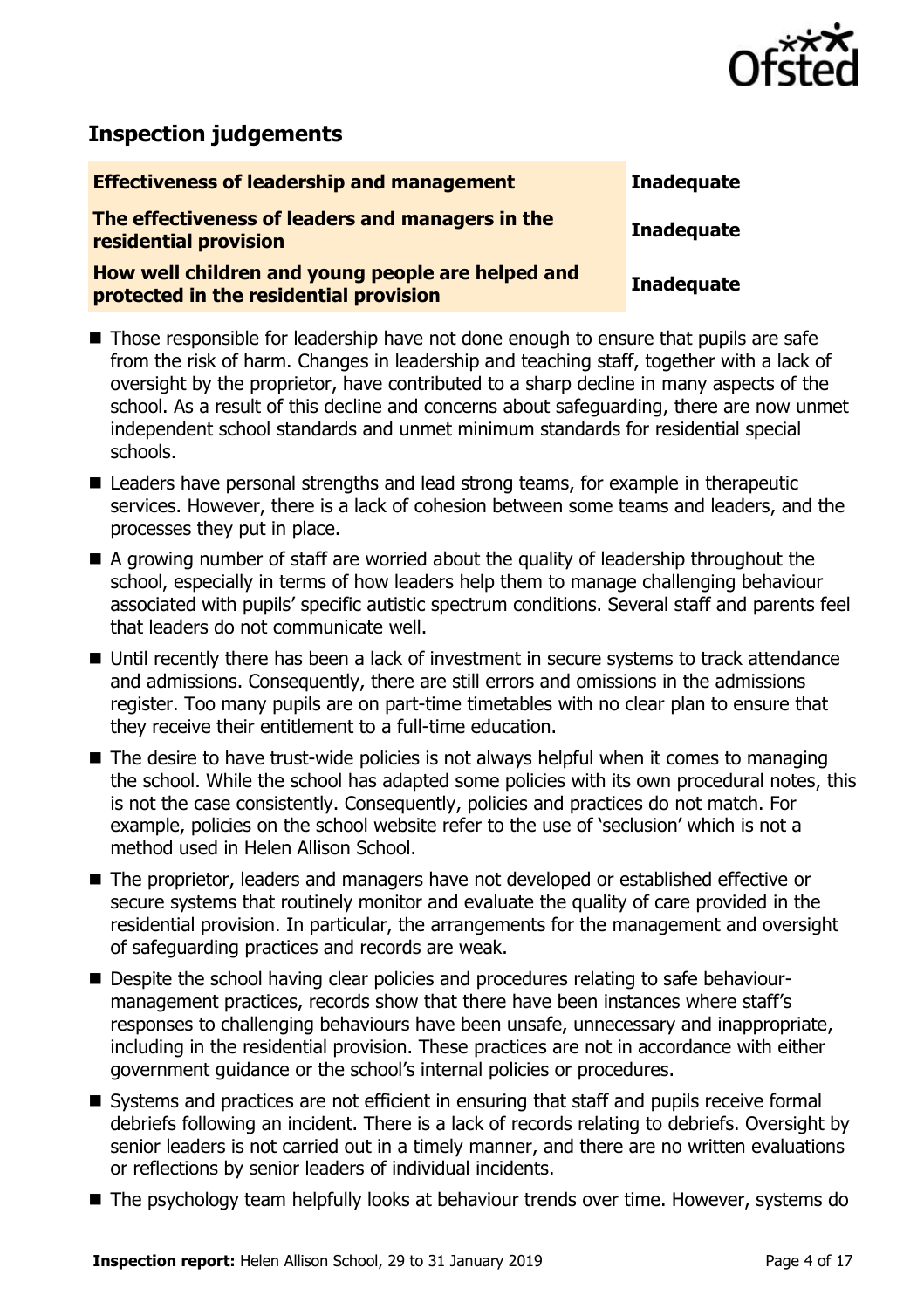

not allow for leaders and the safeguarding team to see records as a matter of priority, either to help them reflect and learn, or to inform future practices and training needs.

- No risk assessments are undertaken to evidence the rationale for the sleeping arrangements of pupils in the residential provision. The current age range of pupils and students accessing the residential provision is eight to 17 years. The lack of a written risk assessment that identifies potential risks could leave the pupils feeling unsafe.
- $\blacksquare$  Monitoring visits by the independent visitor are not carried out in line with the recommendations of the national minimum standards for residential schools. Two of the last three visits have been announced, whereas the standards recommend that most visits be unannounced. There is no clear oversight of reports by the head of care or the headteacher, and consequently no oversight of practice.
- The school's curriculum is extremely well planned, while still being completely adaptable to the individual needs of pupils. In addition to learning basic skills in reading, writing and number, younger pupils have access to an enriching range of interesting activities and experiences. At the heart of the curriculum for these pupils are activities to develop their life skills and help keep them safe, including when online. Therapy sessions to develop pupils' skills and confidence, for example in communication skills, complement the curriculum well and contribute to pupils' well-being.
- Older pupils follow one of three 'pathways' which, as with the whole curriculum, are adaptable to the needs of individual pupils. The 'academic', 'technical' and 'supported technical' pathways lead all pupils towards achieving at least one formal qualification ranging from entry-level upwards. The most able students have the opportunity to work towards A-level qualifications. The school works well with other local schools and colleges to provide a range of vocational courses.
- Additional staff, including specialist external tutors, are used well to enhance provision for pupils, in particular subjects such as music, by working with groups and individuals.
- Opportunities to develop pupils' spiritual, moral, social and cultural understanding are entwined within the curriculum. Programmes are developed to meet any needs identified in pupils' education, health and care plans. Opportunities to learn about managing money, and participation in the 'Prince William Award' to build resilience, are among many of the wide-ranging activities that promote the development of key skills and understanding.
- Leaders responsible for the quality of teaching carry out regular checks, and provide additional support where required to help teachers improve. Teachers and support staff benefit from high-quality training and professional development. This includes bespoke courses and programmes provided by the school's own therapy team.
- Leaders of the school's therapeutic team are experts in their field and contribute to highquality therapy, both in school and within the wider National Autistic Society. Tailored therapy sessions are an integral part of the bespoke curriculum that each pupil receives.

#### **Governance**

 As proprietor, the National Autistic Society has not had an accurate understanding of the quality of education at Helen Allison School in recent times. The proprietor has not had the capacity to provide regular support or challenge to the school, and this has contributed to the decline in outcomes. Recent visits by the school improvement partner and an independent visitor had not uncovered the weaknesses in safeguarding found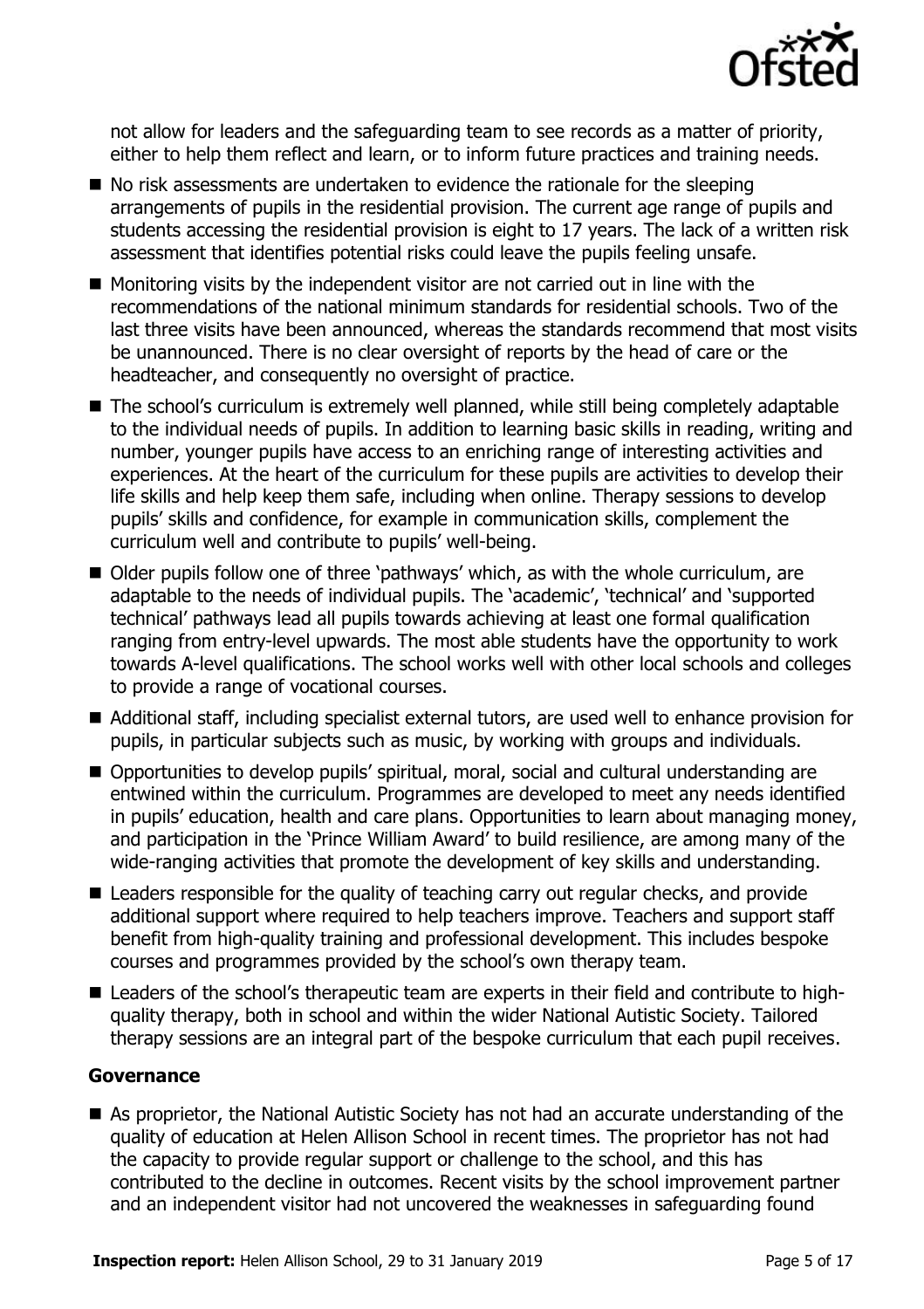

during this inspection.

- A lack of local governance has left the school floundering. As a result, trustees were unaware of serious weaknesses in record-keeping, monitoring and evaluation.
- The proprietor's education committee has relied on information from the school that trustees have not checked for accuracy. For example, information presented about the number of physical interventions has not been correct.
- A highly dedicated and experienced link trustee visits the school regularly and feeds back concerns to the proprietor. For example, she shared concerns about the reliability of systems to record attendance and admissions in October 2018. However, these were not acted on quickly. Trustees have not challenged the accuracy of information that leaders provided.
- A new director of education was appointed in January 2019. She fully understands the significant weaknesses that emerged at this inspection. She has a steely determination to work with the school and proprietor to put things right quickly so that pupils are safe and thrive socially and academically.

#### **Safeguarding**

- The arrangements for safeguarding are not effective.
- Arrangements to safeguard and promote the welfare of pupils fall short of guidance issued by the secretary of state. Systems in place do not allow for timely or effective oversight of incidents by senior leaders, the designated safeguarding lead, or the school's safeguarding team. This has resulted in potential unsafe practices, and incidents and restraints not being referred to the appropriate safeguarding agency. This has put pupils at risk of harm.
- Serious safeguarding concerns highlighted at this inspection are a result of the ineffectiveness of the proprietor and school's leadership to monitor the residential and welfare provision at the school. This has resulted in the school failing to promote the wellbeing of pupils. Current systems do not allow for effective oversight of practices and records that can improve outcomes for pupils. Consequently, numerous national minimum standards and independent school standards are not met.
- Reports from the independent visitor have failed to identify safeguarding concerns around the use of reasonable force and physical interventions. Therefore, these reports do not provide leaders with a true reflection of potentially inappropriate residential practices. For example, a visit undertaken in October 2018 stated that there had been no use of reasonable force or restraint since May 2018. In fact, there was one incident recorded as taking place in September 2018. This was identified during this inspection and a safeguarding referral was made at the request of the inspectors.
- Despite the serious failings uncovered during the inspection, staff are well trained in dayto-day safeguarding procedures. They understand well the risks to the pupils in their care, for example pupils' particular vulnerabilities when playing and learning online. Staff clearly understand how to record any concerns they have about a pupil and how to pass on these concerns to other authorities if they need to.
- The single central record of recruitment checks meets requirements, is kept up to date and is checked regularly by the visiting link trustee.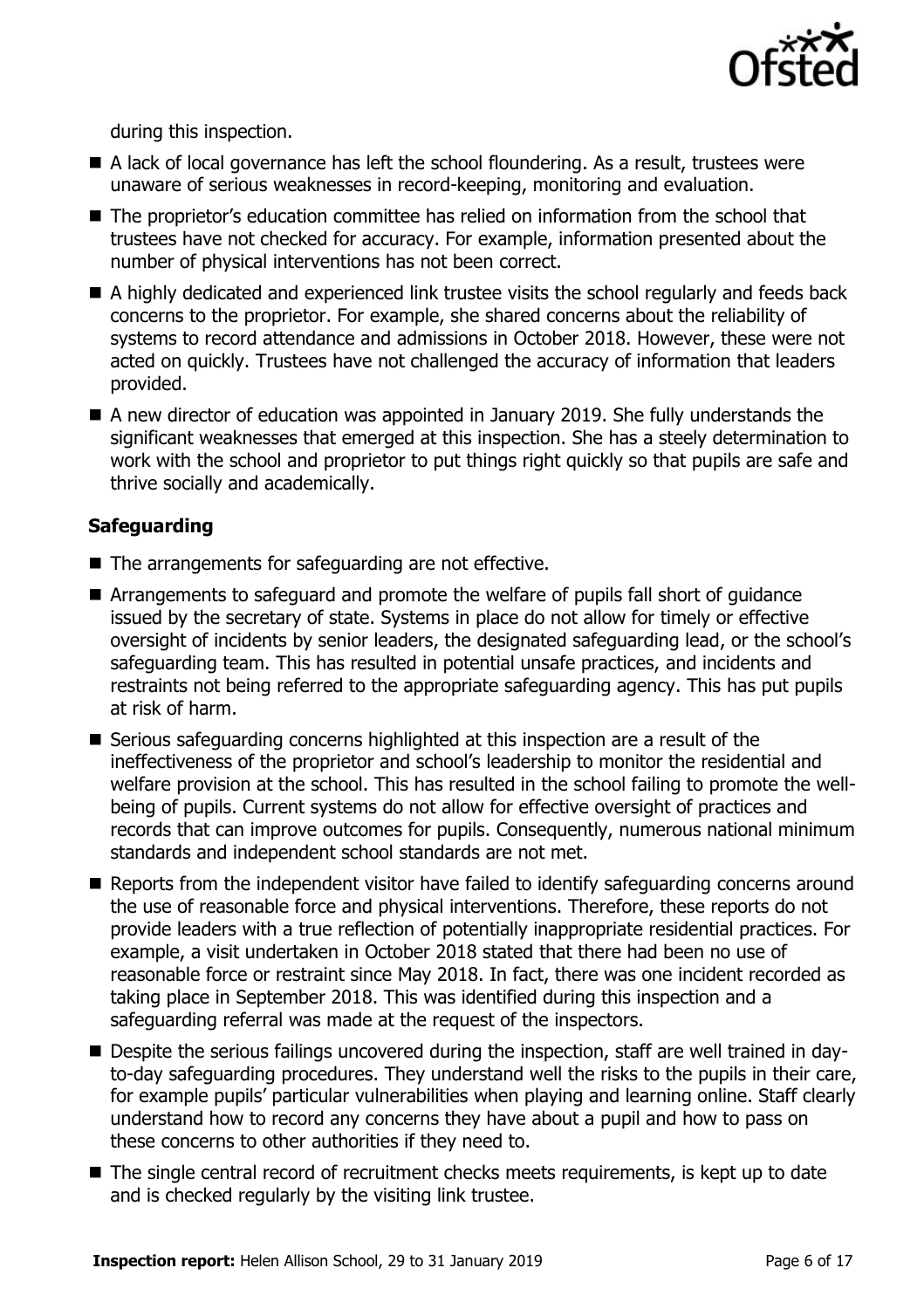

■ The safeguarding policy meets statutory requirements and is published on the school website.

### **Quality of teaching, learning and assessment Good**

- The school has a highly individualised approach to teaching. Typically, younger pupils are taught at the main site, and older pupils at 'the hub'. However, this arrangement is not fixed, and there are exceptions due to the needs of individual pupils.
- Leaders and therapists think very carefully about class groupings, and they consider pupils' age, stage of development, communication skills and social factors, together with education and health-and-care-plan targets, when considering how to organise classes.
- High-quality assessments of needs, strengths and weaknesses are carried out by leaders and therapists long before pupils start at the school. This allows the right kind of provision to be planned and provided to help pupils make progress when they start school. When needed, adaptions are quickly made, including to the physical environment, to ensure that pupils are free from anxiety and able to succeed.
- Teachers and other staff have highly positive relationships with pupils. They get to know them as individuals, and they care about their academic and social progress.
- Consistent strategies, that research shows help to promote learning for autistic pupils, are embedded throughout the school. For example, all classrooms have visual prompts to show the plan for the day, and what pupils are doing now and next. A consistent pictorial form of language is used across the school, appropriately, for pupils who use non-verbal communication.
- Teachers use their secure subject knowledge well to plan interesting activities for pupils. For example, key stage 2 pupils learning Italian were engrossed in their learning because of the visual resources the teacher had chosen to represent new and previously rehearsed vocabulary. Pupils made significant progress because of the way previously learned vocabulary was built on.
- $\blacksquare$  In a key stage 4 science session, pupils chose topics from the curriculum, such as the human body and photosynthesis, that they wanted to learn more about through a range of interesting activities. With the aid of the teacher and support staff, these pupils were able to deepen their knowledge and strengthen their understanding of key concepts.
- Basic skills are taught well. During the inspection pupils were clearly enjoying committing the four-times table to memory using a rap, while some Year 7 pupils developed their literal and evaluative comprehension skills well through reading 'Skellig' by David Almond. Younger pupils are taught to use phonics accurately when learning to read.
- Well-planned and individualised additional therapy sessions allow pupils to bridge gaps in achievement in speech, language and communication skills.
- Teaching by external providers at other schools, for example in hair and beauty, lead to strong progress in these vocational subjects. Staff from the school and other providers work well together, sharing their expertise, to support pupils and students with their learning.
- In recent times, the range of needs of pupils has changed and there are now more pupils with high academic ability attending the school. Approaches to teaching have not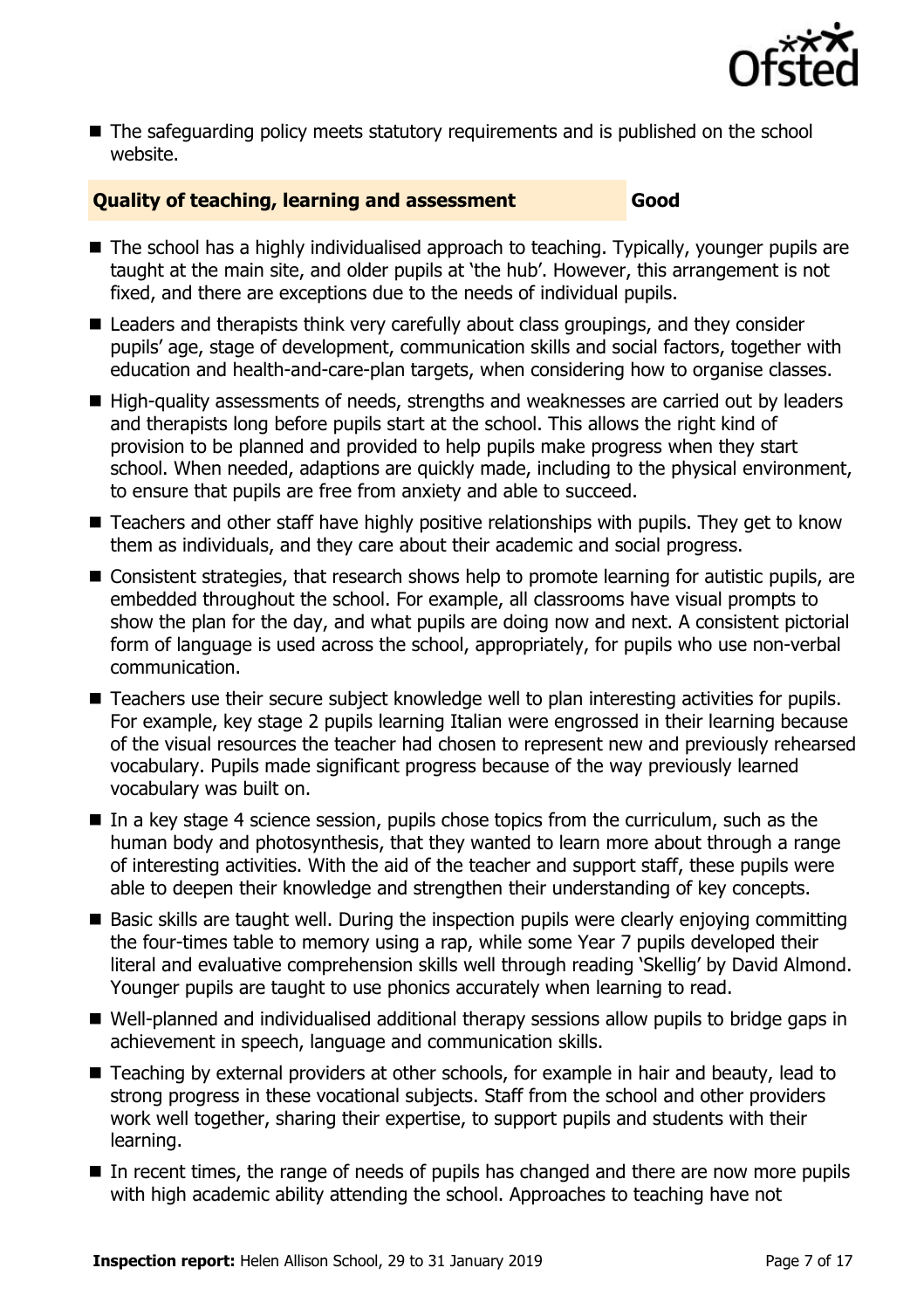

completely kept up with this change and the new academic challenges it brings. As a result, some work for the most able pupils is not as challenging as it could be. This was a view some pupils and students also expressed to inspectors.

#### **Personal development, behaviour and welfare <b>Inadequate**

#### **Personal development and welfare**

- The school's work to promote pupils' personal development and welfare is inadequate. This is because safeguarding arrangements are not effective.
- Leaders and teachers work hard to help pupils develop their personal skills and confidence. The wide-ranging opportunities within the curriculum contribute well to this and help pupils become more confident and independent.
- In class, pupils are increasingly able to make decisions about their own learning and selfcontrol. For example, pupils recognise when it will be sensible to work on their own in a quieter space rather than in the main classroom.
- **Pupils are taught how to stay safe when they are outside school. For example, pupils are** taught how to stay safe online, whether they are interacting with others they know in real life, or in imaginary worlds when gaming. Older pupils are taught how to travel independently and safely.
- **Pupils are encouraged to develop healthy lifestyles by exercising and following a balanced** diet. Older students work towards a sport and leisure BTEC National Diploma qualification, where they are required to plan their own leisure and sporting activities.
- There are many opportunities for pupils to make a positive contribution to the local and wider community. Several pupils and students complete well-planned work-experience placements with the Royal British Legion.
- There are innovative forms for pupils to record concerns about bullying in a pictorial way. However, because pupils very rarely have any concerns about bullying, very few of these forms have needed to be completed.

#### **Behaviour**

- $\blacksquare$  The behaviour of pupils is good.
- **Pupils enjoy school. Many pupils attend school far more regularly than they did at their** previous schools.
- There are clear and consistent strategies to manage behaviour. For example, pupils complete 'deal cards' to earn a small reward of their choice for achieving a goal set by the teacher. As a result, pupils behave well.
- On the whole, classrooms are calm places where pupils work hard and behave well. Pupils try hard with their learning and take pride in their work.
- Behaviour around the school at breaktimes and lunchtimes is good because pupils are very well supervised.
- Behaviour of pupils and students attending vocational lessons at other local schools is very good. This is because pupils really enjoy this aspect of the curriculum.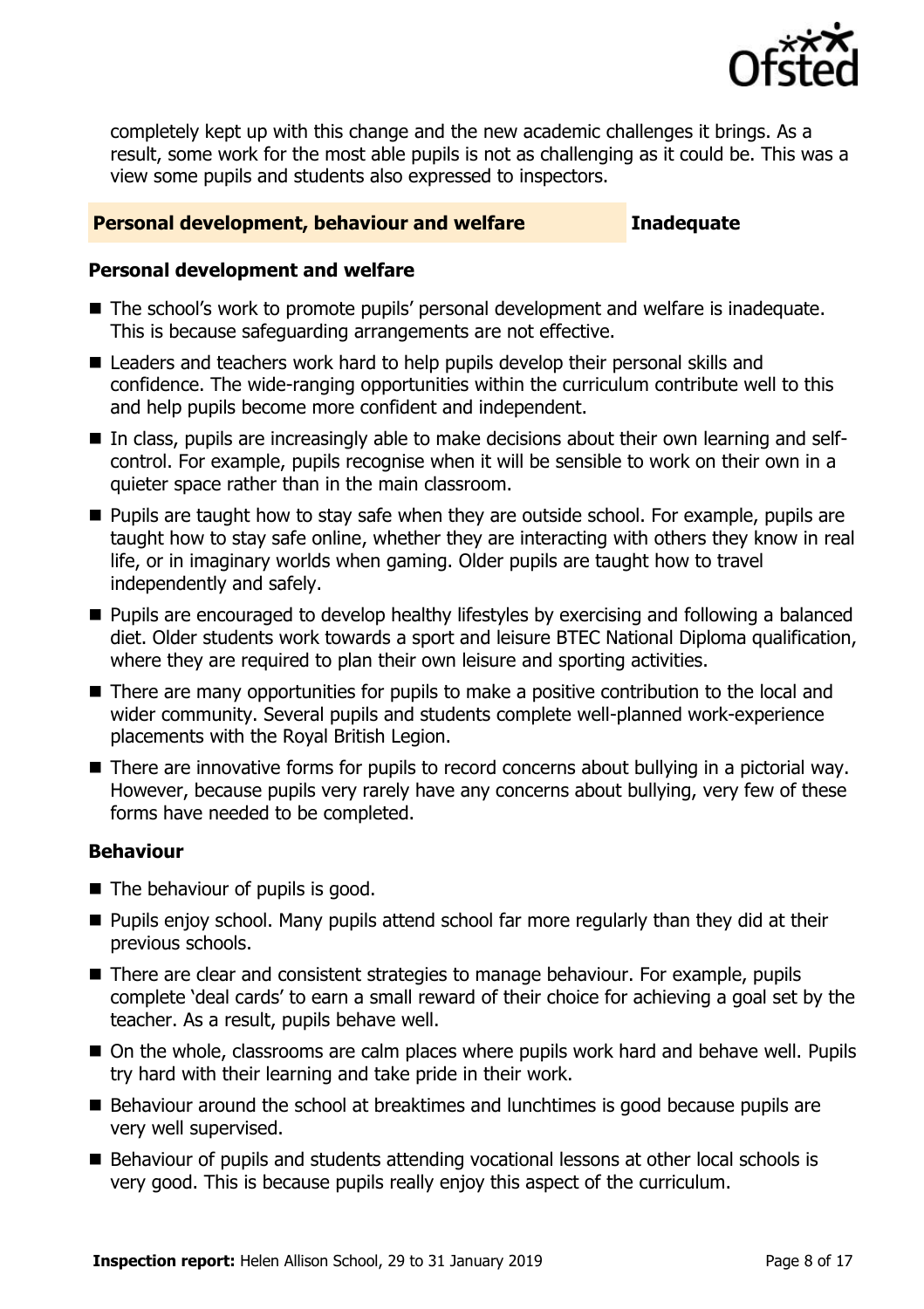

At times, some pupils can misbehave for different reasons. The therapy team and leaders have produced comprehensive plans that show the triggers that may cause this, and the specific strategies that can be used to reduce anxiety. Despite this, some members of staff do not think that all leaders support them well enough with managing challenging behaviour.

#### **Outcomes for pupils Good**

- Most pupils make substantial progress in many different areas during their time at Helen Allison School. This often includes improved attendance, more confident interaction with adults and peers, well-developed learning behaviour, academic achievement, and substantial gains in personal organisational skills.
- Some pupils were able to clearly describe their own progress articulately to inspectors, explaining how the school has helped them.
- Well-planned provision and good teaching ensure that pupils make good progress towards achieving the targets in their education, health and care plans.
- **Pupils make good progress in developing their reading and other basic skills. Pupils with** the lowest starting points make the most progress because of the well-tailored teaching and support that helps them to catch up.
- Therapy sessions enable pupils to make good progress in developing their skills. For example, during the inspection pupils demonstrated simple magic tricks that help to improve their communication skills and confidence.
- All pupils achieve appropriate recognised qualifications tailored for the pathway they are on. For those on the academic pathway this may include good passes at GCSE and A-Level qualification. Vocational and practical outcomes, including those studied at alternative providers are equally strong.
- Some of the most academically able pupils are not challenged as much as they could be. They are not always entered for the highest possible qualifications that they are capable of achieving, and this restricts the progress they can make.
- Sixth-form students' destinations when leaving the school are very individualised and are planned from an early stage to help them to prepare. Careful planning means that students are often able to build on the qualifications they receive at Helen Allison at their next setting.
- School leaders stay in touch with past students and follow their future success, checking that their destinations are sustained. Some former students return to the school to inspire current pupils about what can be achieved through hard work.

#### **Sixth-form provision Inadequate**

- Sixth-form provision is inadequate because safequarding arrangements for students are not effective. However, there are many strengths in the provision.
- The sixth-form provision at 'the hub' is determinedly led and forms an integral part of the school's 14 to 19 programme. Leaders are passionate about ensuring that students can achieve success and are well prepared for the next stage of their education or life beyond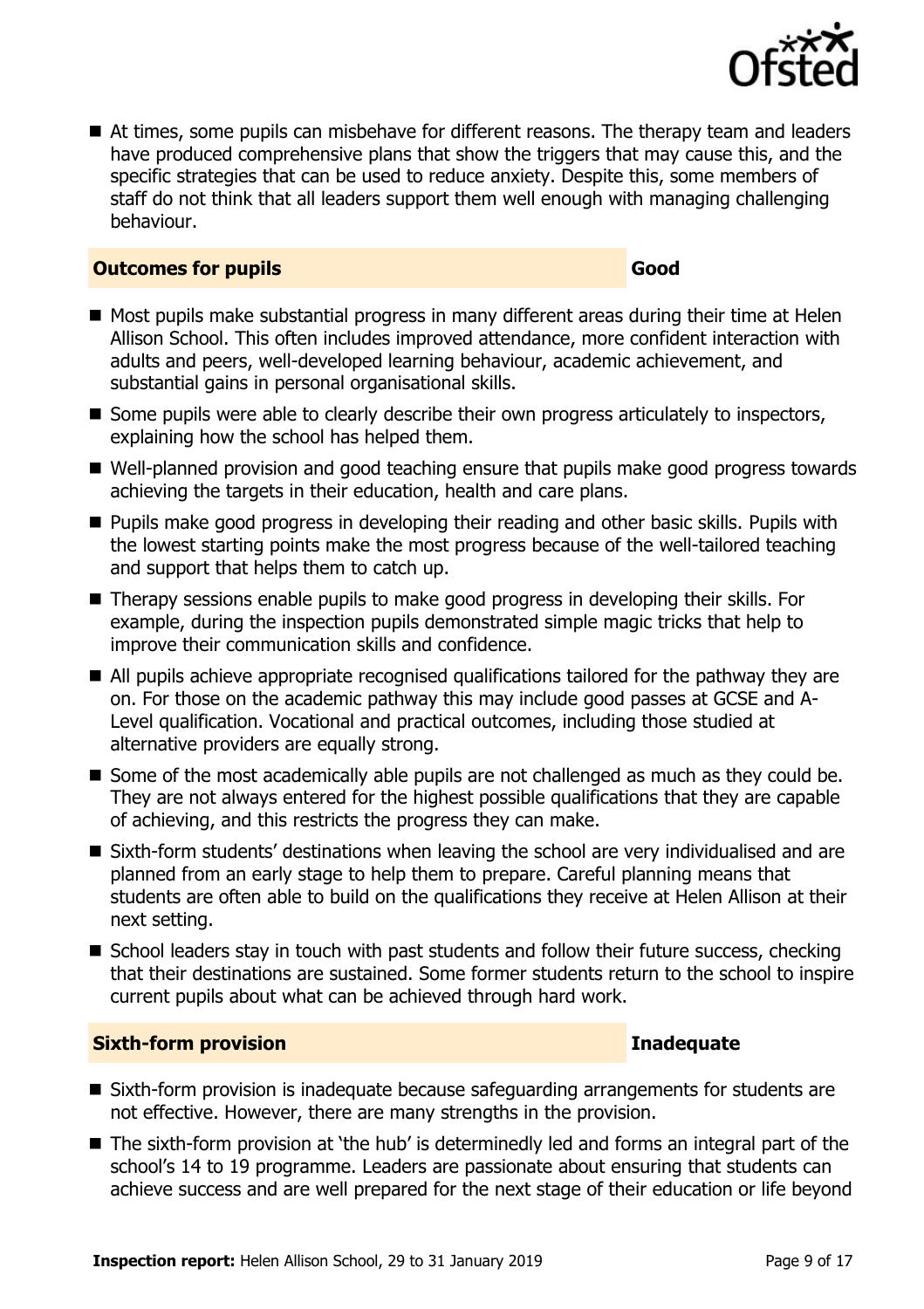

the school.

- Assessment is used effectively to help leaders plan bespoke curriculum pathways for students. Leaders help to carefully consider the most suitable destination for students when they leave the school.
- Teaching is good, including in vocational subjects taught off-site. Strong subject knowledge helps teachers to plan content that develops skills and knowledge well. Extra tuition and support is available to provide students with useful additional help and subject expertise.
- Students behave well and have positive attitudes towards their study programmes. They all make a helpful contribution to their community, for example through acting as teaching assistants to younger pupils.
- The most able students are not always given the opportunity to work towards the highest possible qualifications in the subjects that interest them. This limits their achievement.
- Students' employability skills are developed well. They receive impartial careers advice and take part in meaningful work experience, either within the school or in the wider community.

### **Overall experiences and progress of children and young people in the residential provision Inadequate**

- The overall experiences and progress of children and young people in the residential provision is inadequate due to the weaknesses in safeguarding arrangements. Leaders do not monitor the quality of the provision well enough. Record-keeping about the use of physical intervention is not checked. Some records caused inspectors to ask the headteacher to take immediate action straight away.
- Despite the weaknesses in leadership and safeguarding, residential pupils and students make good progress. They are supported to develop their personal and social skills. They form trusting relationships with staff. Pupils and students enjoy the time they spend in the residential provision. Pupils told the inspector the school was `very good and outstanding'. The staff offer pupils and students access to a range of activities and experiences that they thoroughly enjoy.
- The quality of individualised care and support provided is good. The staff have very good knowledge of the pupils' individual needs. Care plans, risk assessments and communication plans provide detailed information, so staff know how to meet their needs.
- **Pupils can voice their views, wishes and opinions through a range of avenues. The staff** take all views and suggestions seriously. Changes are made because of suggestions, for example the introduction of lunchtime clubs and additional playground equipment. However, currently no residential pupils sit on the school council.
- Staff support pupils and students to learn and achieve new skills that enhance their lives.
- The upkeep and maintenance of the residential provision requires improvement and continual investment. This includes providing additional garden and sensory equipment in order that the environment and resources better meet the range of pupils' needs.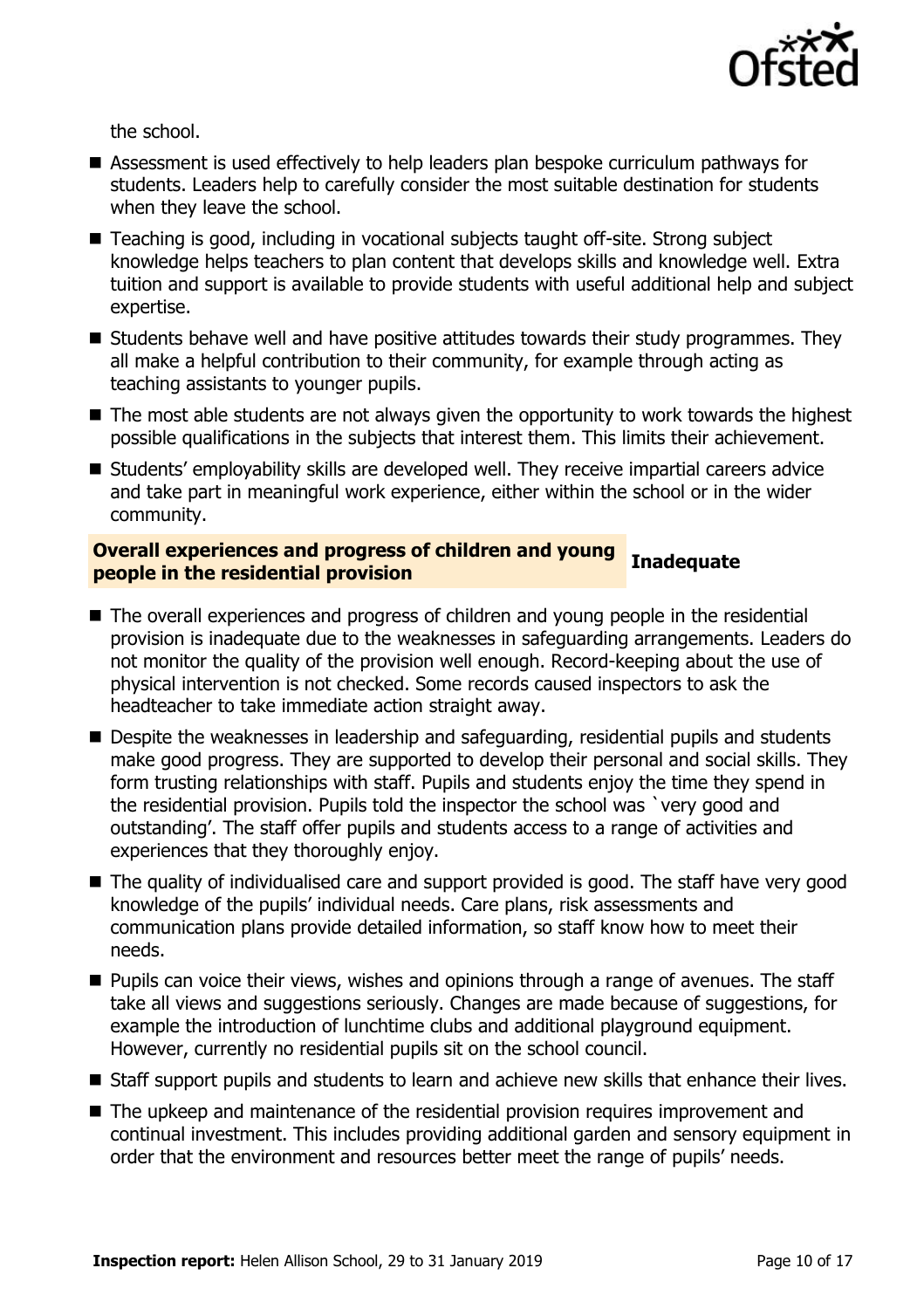

# **School details**

| Unique reference number             | 118993   |
|-------------------------------------|----------|
| Social care unique reference number | SC024066 |
| DfE registration number             | 886/6046 |
| Inspection number                   | 10080988 |

This inspection was carried out under section 109(1) and (2) of the Education and Skills Act 2008, the purpose of which is to advise the Secretary of State for Education about the school's suitability for continued registration as an independent school.

The inspection of residential provision was carried out under the Children Act 1989, as amended by the Care Standards Act 2000, having regard to the national minimum standards for residential special schools.

| Type of school                         | Other independent special school       |
|----------------------------------------|----------------------------------------|
| School category                        | Independent residential special school |
| Age range of pupils                    | 5 to 19                                |
| Gender of pupils                       | Mixed                                  |
| Gender of pupils in the sixth form     | Mixed                                  |
| Number of pupils on the school roll    | 81                                     |
| Of which, number on roll in sixth form | 20                                     |
| Number of part-time pupils             | $\mathbf{0}$                           |
| Number of boarders on roll             | 3                                      |
| Proprietor                             | <b>National Autistic Society</b>       |
| Chair                                  | Janet Corcoran                         |
| <b>Headteacher</b>                     | Kim McConnell                          |
| Annual fees (day pupils)               | £45,076-£75,959                        |
| Annual fees (boarders)                 | £75,959-£129,190                       |
| Telephone number                       | 01474 814 878                          |
| Website                                | www.autism.org.uk/helenallison         |
| <b>Email address</b>                   | helen.allison@nas.org.uk               |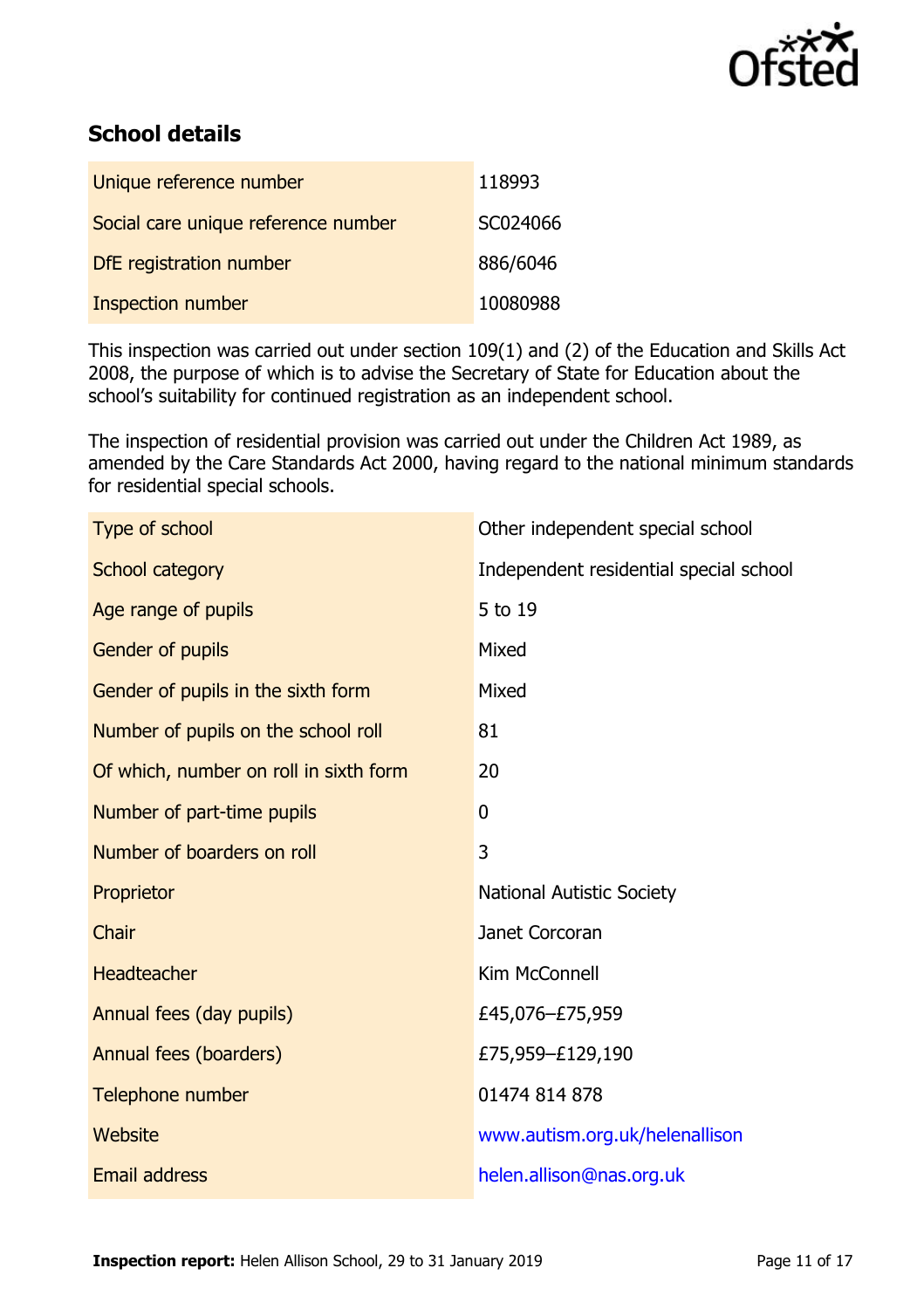

Date of previous inspection 22 to 24 November 2016

#### **Information about this school**

- Helen Allison is a residential special school, part of the National Autistic Society, offering day-school and residential full-time education to male and female pupils between the ages of five and 19. The school is registered for 83 pupils. The school is situated on two sites, the main school, and 'the hub', which mainly caters for 14 to 19 year olds.
- The school caters for autistic children and young people.
- There are currently 81 pupils on roll, of whom three are resident.
- The school uses the following schools and other organisations to complement the curriculum: Rowhill School, Hadlow College, Rochester Independent College, and Medway Education Business Partnership.
- The school's last full integrated inspection was in November 2016. The last inspection of residential provision was in March 2018.
- The principal has been appointed since the last full inspection. There are now two deputy principals, who have both been promoted to their posts since the previous inspection. At the time of this inspection there was an acting head of boarding.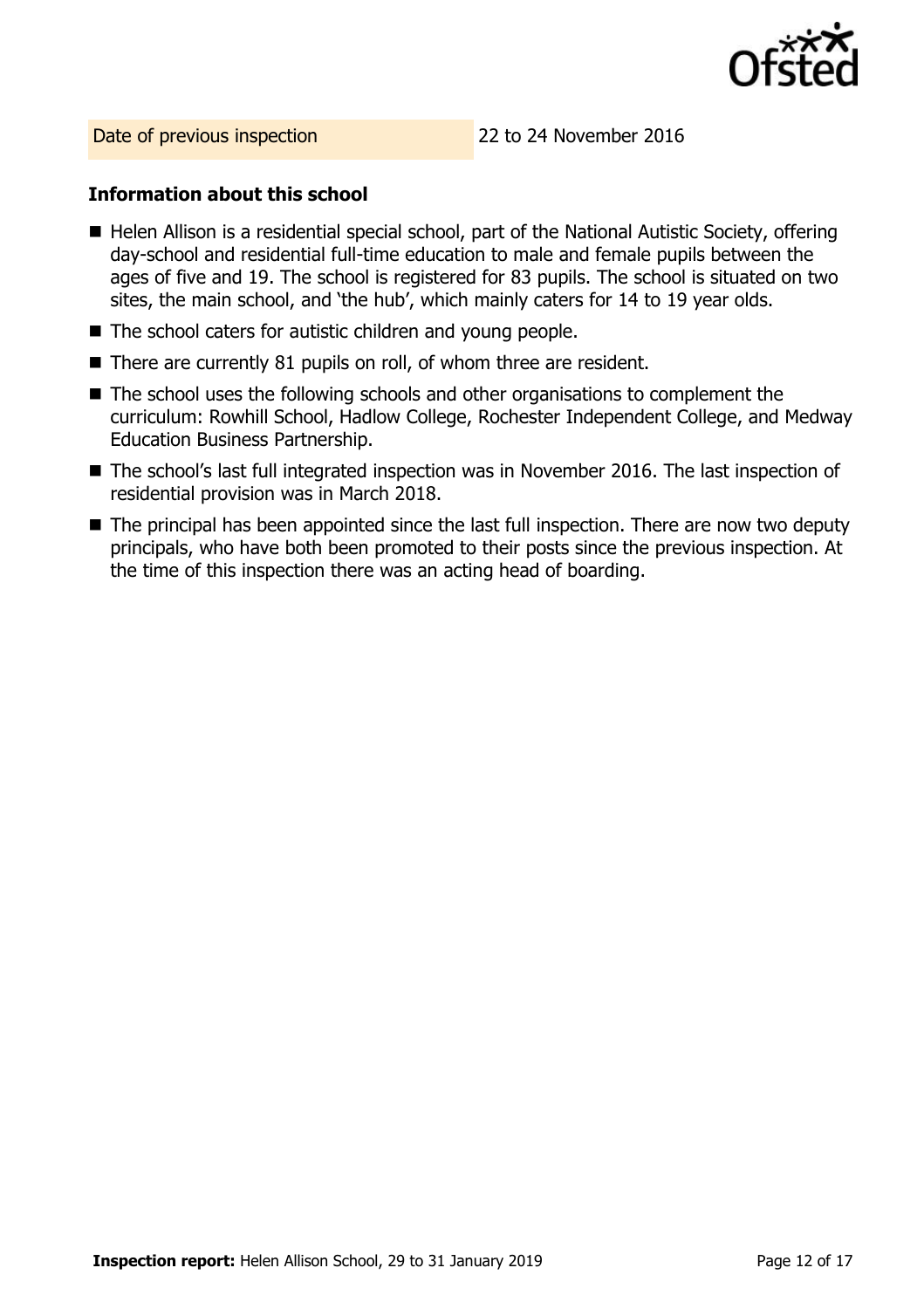

## **Information about this inspection**

- This standard inspection was carried out early in the cycle with no notice at the request of the Department for Education.
- Inspectors observed learning by all groups of pupils on the main school site, at 'the hub', and during a vocational session at a neighbouring school. All observations were carried out with one or more senior leaders. Inspectors took the opportunity to talk to pupils about the school and their learning and look at examples of their work.
- **Inspectors toured all of the school sites and scrutinised extensive documentary evidence** to check compliance with the independent school standards and national minimum standards for residential special schools.
- The social care inspector visited the residence at 'number 27' to observe practice, hold discussions with staff and talk to pupils.
- Inspectors met with leaders to talk about many aspects of the school's work. They also met with groups of teachers, support staff and members of the therapy teams.
- Inspectors met with the director of education for the National Autistic Society and held a telephone conference with the trustee responsible for education.
- Inspectors considered 14 responses to the online Parent View questionnaire, including 12 free-text comments. Inspectors also took account of 19 confidential staff questionnaires.

#### **Inspection team**

| Lee Selby, lead inspector | Her Majesty's Inspector          |
|---------------------------|----------------------------------|
| Liz Driver                | Social Care Regulatory Inspector |
| Sue Bzikot                | Ofsted Inspector                 |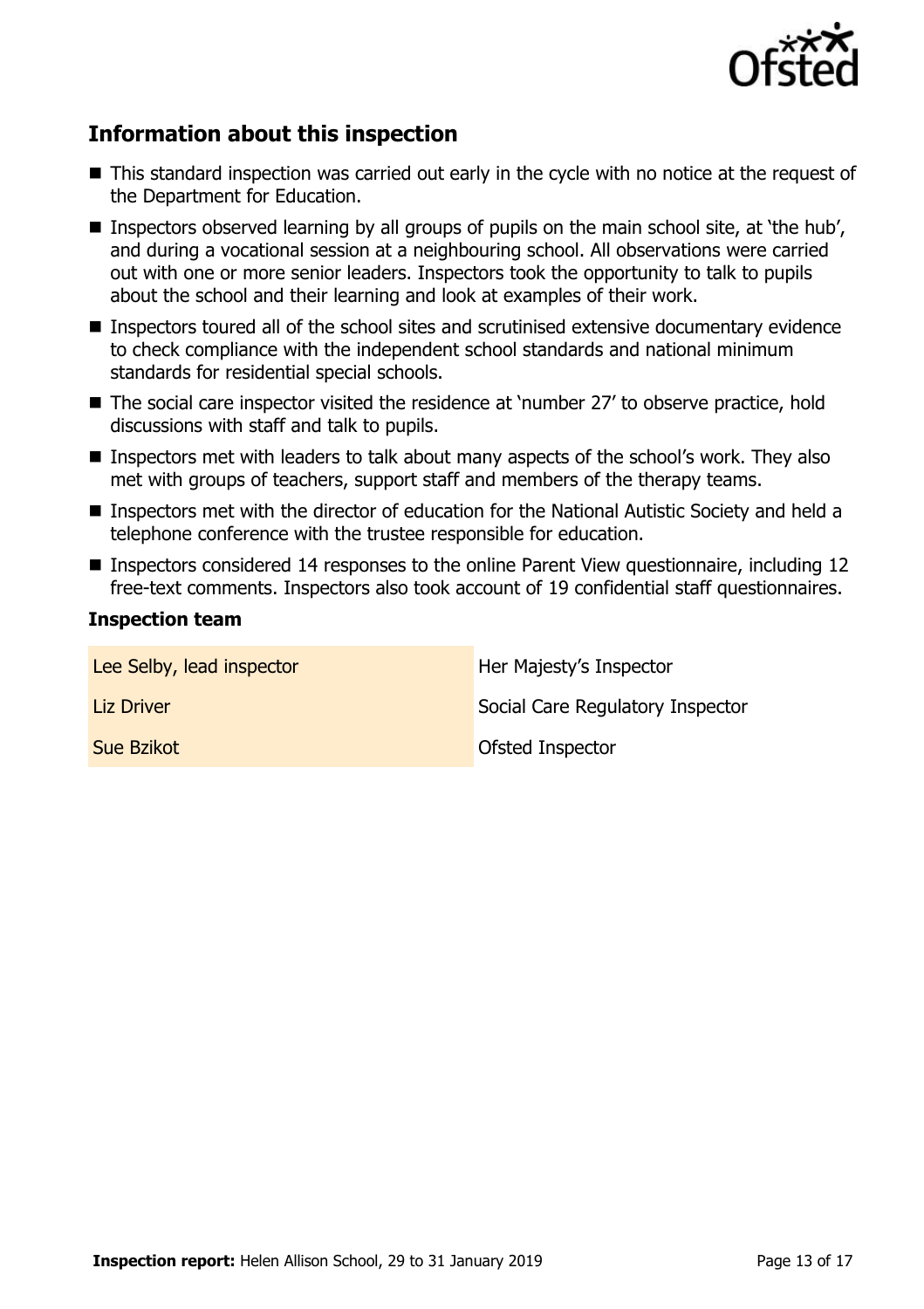

# **Annex. Compliance with regulatory requirements**

#### **The school must meet the following independent school standards**

#### **Part 3. Welfare, health and safety of pupils**

- $\blacksquare$  7 The standard in this paragraph is met if the proprietor ensures that-
	- 7(a) arrangements are made to safeguard and promote the welfare of pupils at the school; and
	- 7(b) such arrangements have regard to any guidance issued by the Secretary of State.
- 8 Where section 87(1) of the 1989 Act [11] applies in relation to a school the standard in this paragraph is met if the proprietor ensures that
	- 8(a) arrangements are made to safeguard and promote the welfare of boarders while they are accommodated at the school; and
	- 8(b) such arrangements have regard to the National Minimum Standards for Boarding Schools or, where applicable, the National Minimum Standards for Residential Special Schools or the National Minimum Standards for Accommodation of Students under Eighteen by Further Education Colleges.
- 15 The standard in this paragraph is met if the proprietor ensures that an admission and attendance register is maintained in accordance with the Education (Pupil Registration) (England) Regulations 2006[13].

#### **Part 5. Premises of and accommodation at schools**

■ 30 The standard in this paragraph is met if the proprietor ensures that, where the school provides accommodation, regard is had to Standard 5 of the National Minimum Standards for Boarding Schools or, where applicable, Standard 5 of the National Minimum Standards for Residential Special Schools.

### **Part 8. Quality of leadership in and management of schools**

- $\blacksquare$  34(1) The standard about the quality of leadership and management is met if the proprietor ensures that persons with leadership and management responsibilities at the school
	- 34(1)(a) demonstrate good skills and knowledge appropriate to their role so that the independent school standards are met consistently;
	- 34(1)(b) fulfil their responsibilities effectively so that the independent school standards are met consistently; and
	- 34(1)(c) actively promote the well-being of pupils.

#### **The school must meet the following national minimum standards for residential**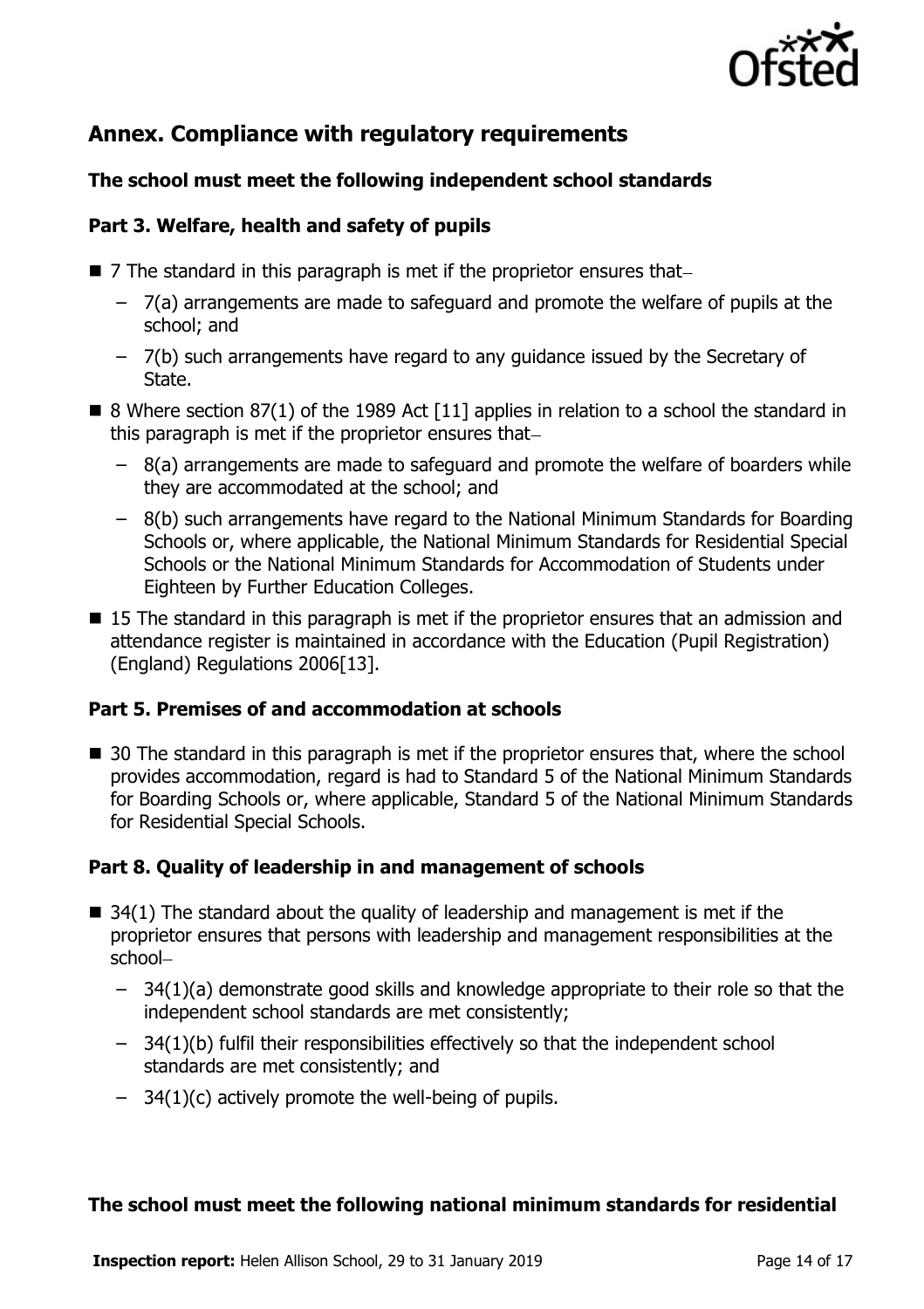

#### **special schools**

- Suitable sleeping accommodation is provided for children. It is well organised and managed with risk assessments undertaken and the findings acted upon to reduce risk for all children. Where children are aged 8 years or over, sleeping accommodation for boys is separate from sleeping accommodation for girls. (NMS 5.1)
- The school ensures that:
	- arrangements are made to safeguard and promote the welfare of children at the school; and
	- such arrangements have regard to any guidance issued by the Secretary of State. (ISS paragraph 7–7(b)) (NMS 11.1)
- Methods to de-escalate confrontations or potentially challenging behaviour are used wherever appropriate to avoid use of restraint, including reasonable force. Restraint, including reasonable force, is only used in exceptional circumstances, to prevent injury to any person, including the child, or to prevent serious damage to the property of any person, including the child's, or to prevent the child leaving the school's premises where this may lead to the child injuring themselves or others. Restraint in relation to a child must be necessary and proportionate. (NMS 12.4)
- All children and staff are given an opportunity to discuss with a relevant adult (who was not directly involved) within 24 hours incidents of restraint, including reasonable force, they have been involved in, witnessed or been affected by. (NMS 12.5)
- A written record is kept of major sanctions and the use of any reasonable force. Records include the information in Appendix 2 (use of reasonable force). The record is made within 24 hours and is legible. Children are encouraged to have their views recorded in the records. The school regularly reviews any instances of the use of reasonable force and examines trends or issues to enable staff to reflect and learn in a way that will inform future practice. (NMS 12.6)
- The school's governing body and/or proprietor monitors the effectiveness of the leadership, management and delivery of the boarding and welfare provision in the school and takes appropriate action where necessary. (NMS 13.1)
- The school's leadership and management consistently fulfil their responsibilities effectively so that the standards are met. (NMS 13.4)
- The school's leadership and management actively promote the wellbeing of pupils. (NMS 13.5)
- The records specified in Appendix 2 are maintained and monitored by the school and action taken as appropriate. (NMS 13.8)
- The issues specified in Appendix 3 are monitored, and action taken to improve outcomes for children as appropriate. (NMS 13.9)
- Most monitoring visits are carried out unannounced. They include:
	- checks on the school's records of attendance, complaints, sanctions, use of reasonable force, risk assessments, and where they exist, individual care plans for children;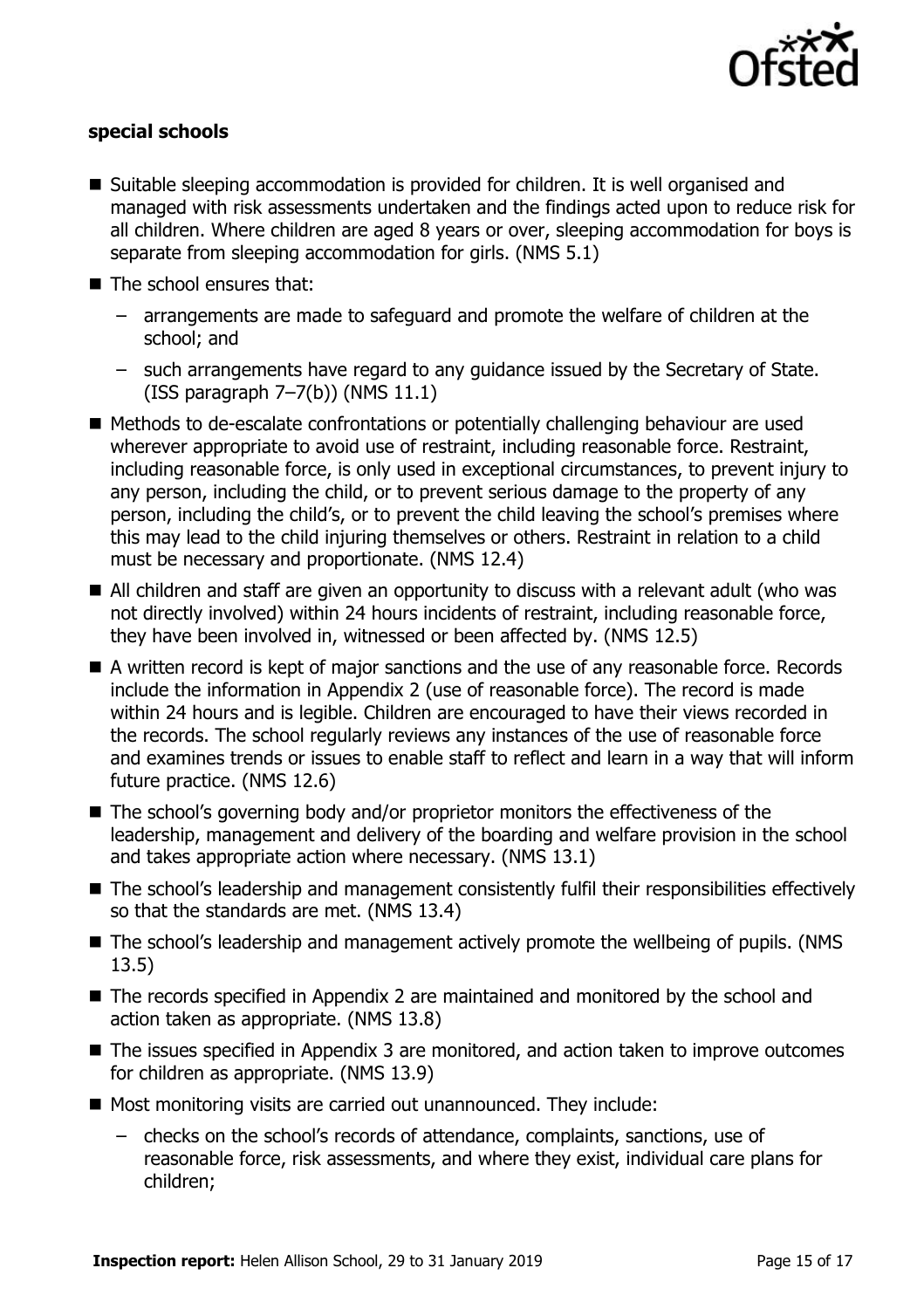

- evaluation of the effectiveness of the care provided to children and whether they are safeguarded;
- assessment of the physical condition of the building, furniture and equipment of the school; and

opportunities for any child or member of staff who wishes to meet the visitor (in private if they wish). (NMS 20.2)